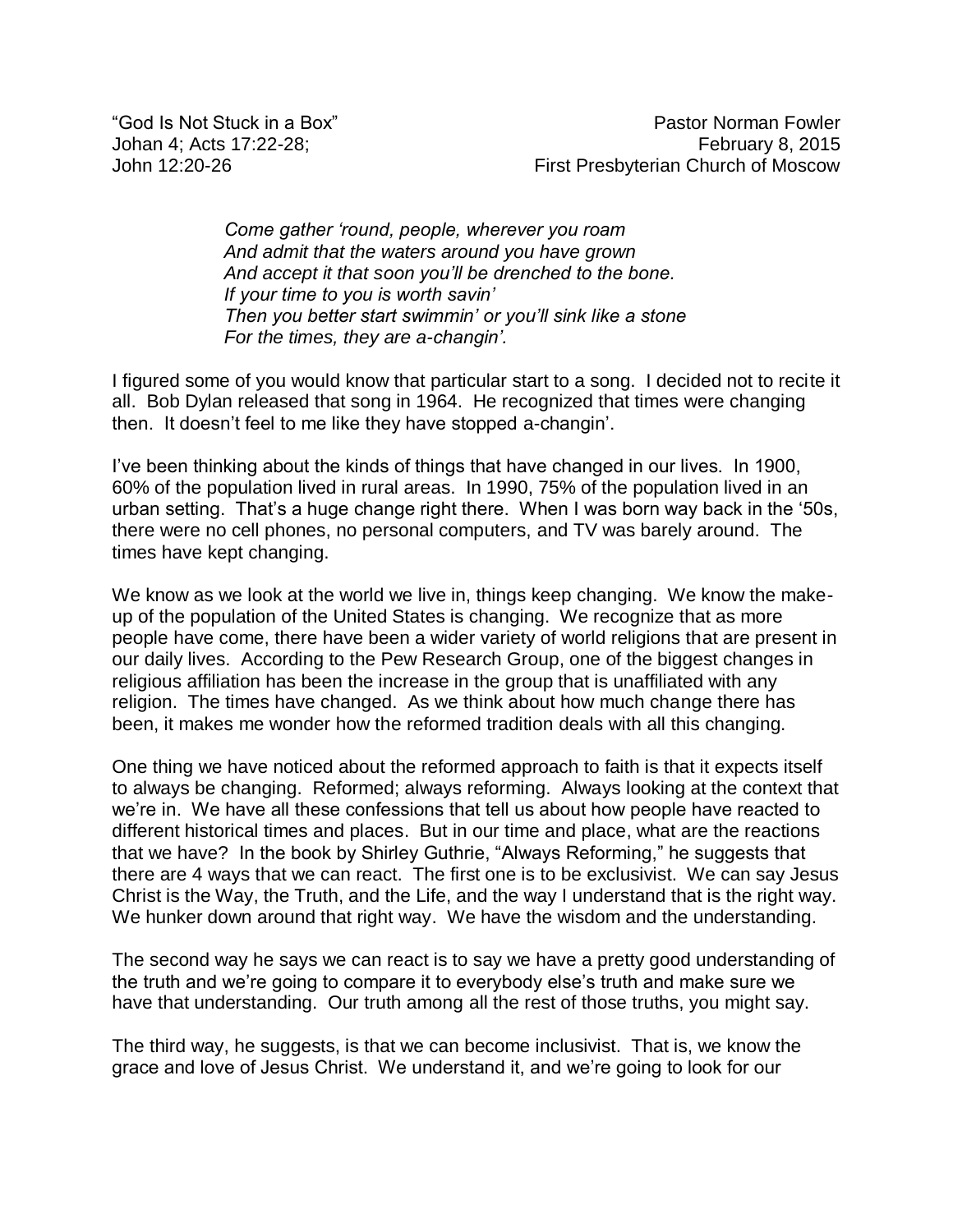understanding in the world and see where that understanding is borne out, because we know it will be.

He waffles a little bit on this last one. He says the fourth way is to recognize that the first three ways are all about how we understand things. As long as we make it about our own understanding of how the world works and how our faith works, we think we have that understanding that nobody else can know as well as we do. It's our understanding. It's the right understanding.

When we say that Jesus Christ is the Way, the Truth, and the Life, it is not our understanding of Jesus Christ that is the Way, the Truth, and the Life, it is Jesus Christ who is those things. So he invites us to look at ourselves in that light, in thinking about where Jesus Christ might be.

That takes me back to Jonah. Jonah thought God was with his people and should only be with his people. In fact, when God suggested he go to Nineveh, he was afraid that God might not be only with his own people. He wanted to make sure God stayed just with his own people, so he ran away. The whole book of Johan is about God convincing Jonah, through an interesting journey. Jonah eventually goes to Nineveh and sees that God cares about this nation that is very different, other. God is out there. God sees. God knows what's going on in Nineveh. That's interesting.

When Paul goes to Athens and notices that they have a shrine to the unknown god, he said to them, "God is here ahead of me. God is present, and you even recognize that. You just don't understand God fully. Let me help you with that."

Then we have this interesting story about the Greeks wanting to come to know Jesus. It doesn't seem like Jesus responds at all to the question. Is Jesus going to hear the Greeks? He simply says, "The time has come." It suggests that because the Greeks are present, there's something about to happen. He recognizes the moment has come for what he is going to do. He says first he will have to die, but then life is going to blossom. Now is the moment for the seed to be planted and the growth to happen.

What I want to suggest is that we have a tendency to think that God is right here, and only right here. We tend to put God in a box. Can we really do that? We can put each other in boxes. We can put God in a box, but is God there and only there? It's what Jonah wanted to do to God—he wanted to put God in a box, keep Him for his own people. Paul was all about going out and saying, "God is not in a box. He's for everyone." When the Greeks came, Jesus seemed to recognize that what he was doing was about the blossoming.



So what does this suggest about what we, in our theological tradition, think about God? One thing I think it says is that just because we are in this particular theological tradition doesn't mean we have the full understanding of God. God is not just in our box. But it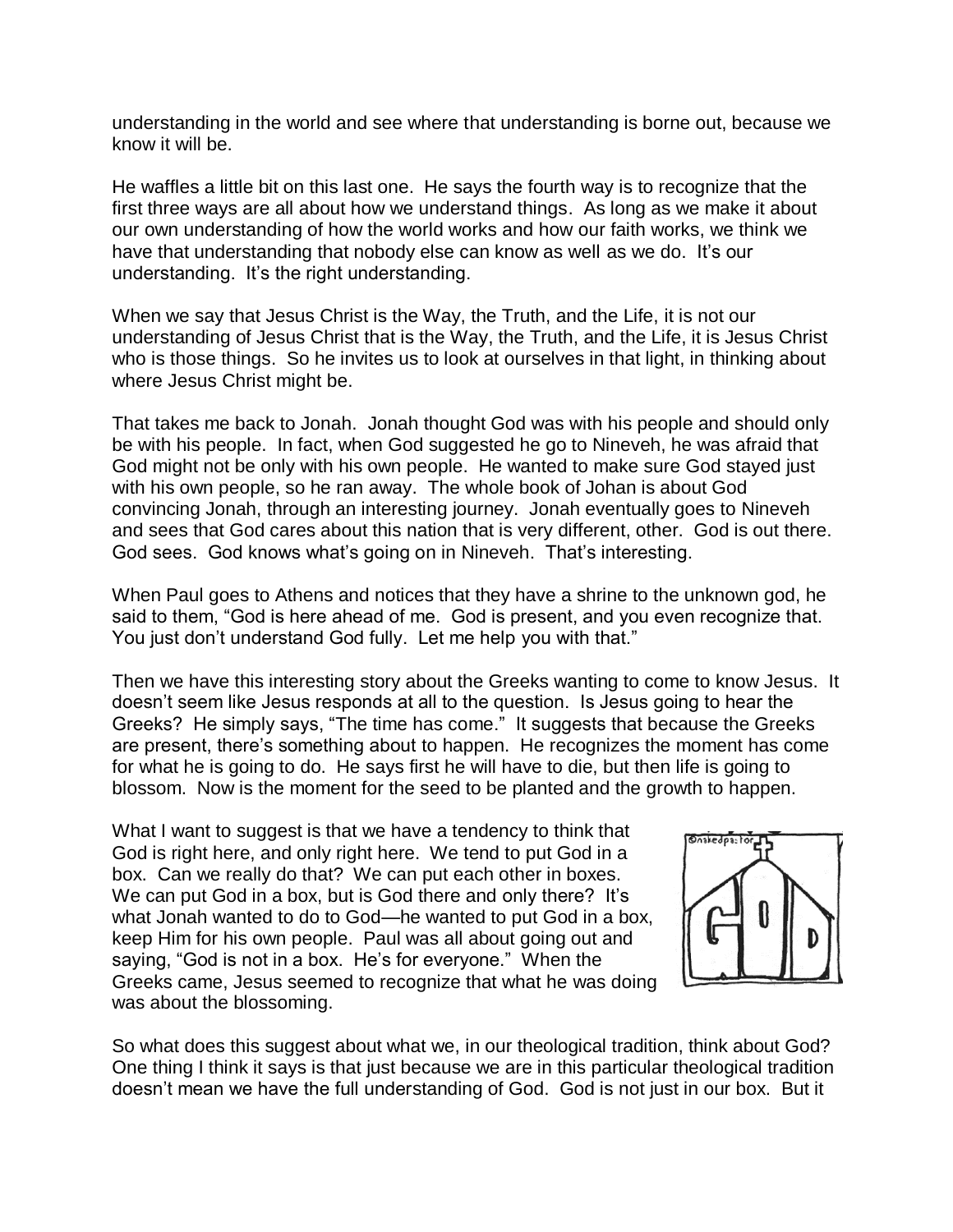also suggests that as we go out of our box, we might expect a couple of things. One of the things that is easy to do is to take my box with me and ask other people to get in it too. It feels to me like when we're following Jesus he is out ahead of us and it's not really like he's in a box. He tells us the Spirit blows wherever it will. Perhaps there's another approach. Perhaps when we encounter the other, which in these times which are a-changin' we do, we might be able to learn something. What I would suggest we first might learn is whether we're representing Jesus well. What is everybody else's experience of us?

I had an experience in college where I had a young man come to my dorm room and decide that he was going to bring me to Jesus. He never asked me a question. I grew up in a Christian home, I had been Christian as long as I knew, I had a fairly good understanding of scripture, but he didn't ask me a question. He wanted me to come to his understanding. I don't know if he really wanted me to come to Christ.

I don't know if I can bring Christ to somebody else if I can't represent Christ. And how do I know that? Sometimes I can think I'm doing a pretty good job, and then I encounter somebody who lets me know, sometimes in subtle ways and sometimes in pretty straightforward ways, that I'm not. Really, that's incredibly valuable. I need to know, because what I want to do is represent Christ, to bring the love and grace of God with me into the world.

But it's not just about me bringing it with me. Remember last week I talked about God being out in front of us and inviting us forward. The other thing I think we can do as we go out is to look and see where God is ahead of us. Where might I find Christ at work? Where is the love of God and neighbor already present? Where is healing and liberation going on? Where are the fruits of the Spirit evident? Where can I begin to see where God is at work?

So maybe I can find out something about myself. Maybe I can go out and see where God might be at work. And what's the third thing I can do? Maybe I can try to join in what God is doing, be part of what God does to encourage the love and grace of Jesus Christ among us.

Our congregation is part of the Presbytery's Future Church Project, and I think that's exactly what it's asking us to do. When we go forward in our lives can we see where God is, how God's ahead of us, how God is with us, and what we can do? It feels so easy to me to go into my week and look at the things that are wrong, to notice where God's not or at least what doesn't fit my conception of what God should be doing.

We have to recognize that God is beyond us. What I invite us to do as we go forward in our lives is to think about that. As you go through this week, notice when you see something that exhibits the love of God or neighbor. Notice where the fruits of the Spirit are evident. Notice where healing is happening. Perhaps ask, "How can I encourage this? How can I be part of what God is doing here? How can I open my heart, my life,